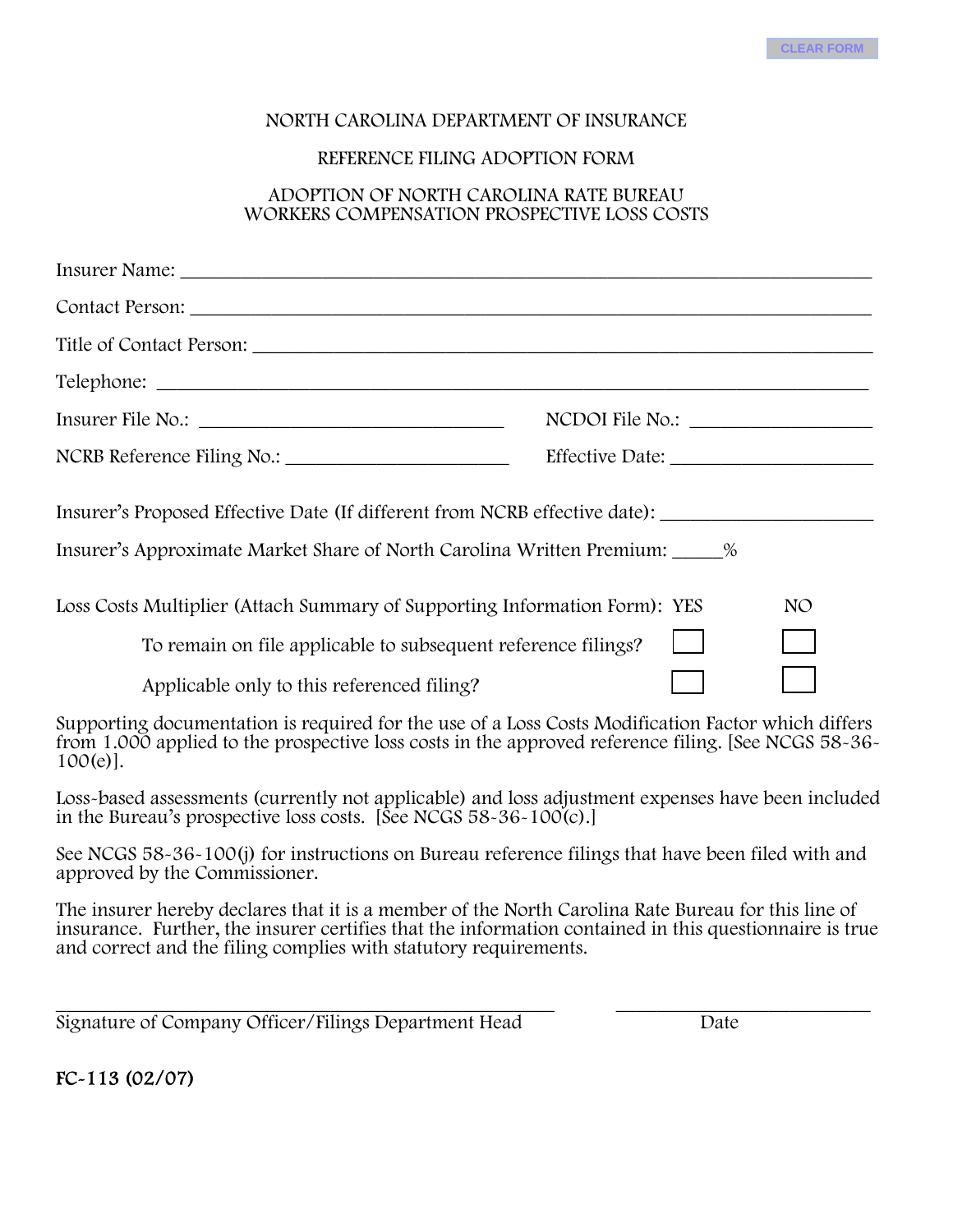#### NORTH CAROLINA DEPARTMENT OF INSURANCE SUMMARY OF SUPPORTING INFORMATION FORM CALCULATION OF COMPANY LOSS COSTS MULTIPLIER

| 1. Does this filing apply uniformly to all workers compensation classes?<br>(If no, identify exceptions and provide justification for variations.) | $Yes \Box No \Box$ |
|----------------------------------------------------------------------------------------------------------------------------------------------------|--------------------|
| 2. Loss Costs Modification:                                                                                                                        |                    |
| A. The insurer hereby files to adopt the prospective loss costs in the North Carolina Rate Bureau<br>reference filing (Check one):                 |                    |
| $\Box$ Without modification (factor = 1.000).<br>$\Box$ With the following modification(s):                                                        |                    |
| Cite the percent modification and attach supporting data and/or rationale.                                                                         |                    |
| B. Loss Costs Modification Factor:<br>Example (i): If your loss costs modification is $~10\%$ , the factor is .90 (1.00 - .10).                    |                    |
| Example (ii): If your loss costs modification is $+15\%$ , the factor is 1.15 (1.00 + .15).                                                        |                    |
| 3. Selected Expenses: (Attach Expense Provisions Exhibit)                                                                                          |                    |
| A. Commission and Brokerage                                                                                                                        | %                  |
| B. Other Acquisition                                                                                                                               | %                  |
| C. General Expenses                                                                                                                                | %                  |
| D. Taxes, Licenses, Fees & Loss Based Assessments                                                                                                  | %                  |
| E. Profit, Contingencies and Investment Income                                                                                                     | %                  |
| F. Other                                                                                                                                           | %                  |
| G. Total $(A + B + C + D + E + F)$                                                                                                                 | %                  |
| 4. Development of Expected Loss & Loss Adjustment Expense (Target Cost) Ratio:<br>Expressed in decimal form: $1.000 - 3\tilde{G}$                  |                    |
| 5. Overall impact of expense constant & minimum premiums:<br>Expressed in decimal form: i.e., 1.2% overall impact would be 101.2                   |                    |
| 6. Overall impact of size-of-risk discounts plus expense gradation recognition in                                                                  |                    |
| retrospective rating:<br>Expressed in decimal form: i.e., 8.6% average discount would be 0.914.                                                    |                    |
| 7. Provision for premium taxes, licenses, fees and loss based assessments:<br>See NCRB Reference Filing, Exhibit II.                               |                    |
| 8. Company Formula Loss Costs Multiplier:<br>$2B x (1.000 - 7) / ((6 - 3G) x 5)$                                                                   |                    |
| 9. Company Selected Loss Costs Multiplier:<br>Explain any differences between 8 and 9, other than rounding.                                        |                    |
| 10. Rate Level Changes for the Coverages to which this page applies:                                                                               | $\%$               |
| 11. Are you amending:                                                                                                                              |                    |
| • the minimum premium formula?                                                                                                                     | $Yes \Box No \Box$ |
| $\bullet$ the expense constant(s)?                                                                                                                 | $Yes \Box No \Box$ |
| • the premium discount schedules?                                                                                                                  | $Yes \Box No \Box$ |

If yes, attach documentation showing (i) premium level impact and (ii) current and proposed minimum premium formula, minimum premium multipliers, maximum minimum premiums, expense constants and/or premium discount schedules.